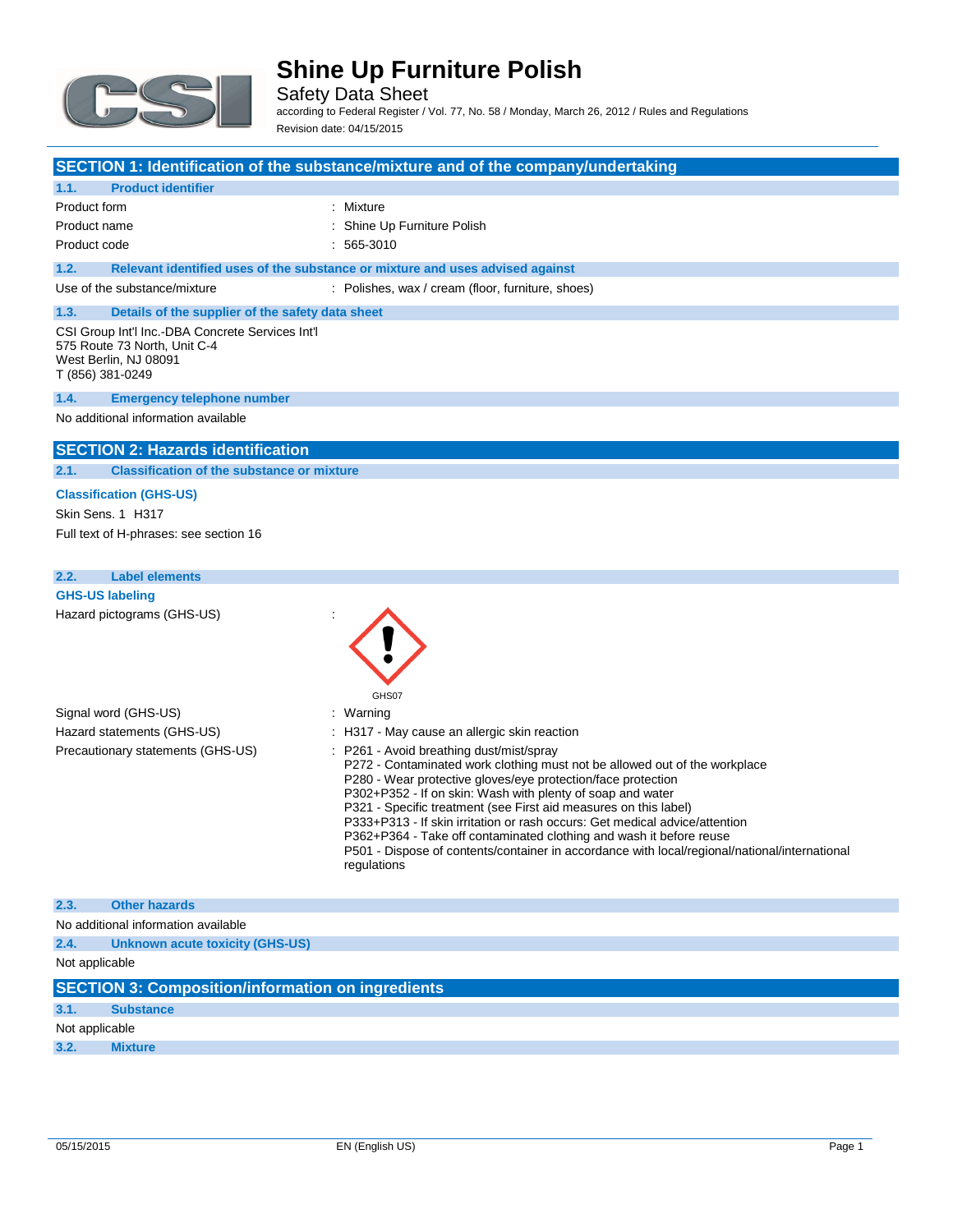### Safety Data Sheet

according to Federal Register / Vol. 77, No. 58 / Monday, March 26, 2012 / Rules and Regulations

| <b>Name</b>                                              | <b>Product identifier</b> | $\frac{9}{6}$ | <b>Classification (GHS-US)</b>                                                                                            |
|----------------------------------------------------------|---------------------------|---------------|---------------------------------------------------------------------------------------------------------------------------|
| White mineral oil (petroleum)                            | (CAS No) 8042-47-5        | $20 - 30$     | Asp. Tox. 1, H304<br>Aquatic Acute 3, H402                                                                                |
| (+)-limonene                                             | (CAS No) 5989-27-5        | < 1           | Flam. Lig. 3, H226<br>Skin Irrit. 2, H315<br>Skin Sens. 1, H317                                                           |
| 2.2',2"-(hexahydro-1,3,5-triazine-1,3,5-triyl)triethanol | (CAS No) 4719-04-4        | < 1           | Acute Tox. 4 (Oral), H302<br>Acute Tox. 2 (Inhalation:dust, mist),<br>H330<br>Skin Sens. 1, H317<br>Aquatic Acute 3, H402 |

Full text of H-phrases: see section 16

| <b>SECTION 4: First aid measures</b>                                                                    |                                                                                                                                                                                                                                                                                                                                   |  |
|---------------------------------------------------------------------------------------------------------|-----------------------------------------------------------------------------------------------------------------------------------------------------------------------------------------------------------------------------------------------------------------------------------------------------------------------------------|--|
| <b>Description of first aid measures</b><br>4.1.                                                        |                                                                                                                                                                                                                                                                                                                                   |  |
| First-aid measures general                                                                              | : Never give anything by mouth to an unconscious person. If you feel unwell, seek medical<br>advice (show the label where possible).                                                                                                                                                                                              |  |
| First-aid measures after inhalation                                                                     | Allow victim to breathe fresh air. Allow the victim to rest.                                                                                                                                                                                                                                                                      |  |
| First-aid measures after skin contact                                                                   | Remove affected clothing and wash all exposed skin area with mild soap and water, followed<br>by warm water rinse. Wash with plenty of soap and water. If skin irritation or rash occurs: Get<br>medical advice/attention. Specific treatment (see First aid measures on this label). Wash<br>contaminated clothing before reuse. |  |
| First-aid measures after eye contact                                                                    | Rinse immediately with plenty of water. Obtain medical attention if pain, blinking or redness<br>persist.                                                                                                                                                                                                                         |  |
| First-aid measures after ingestion                                                                      | Rinse mouth. Do NOT induce vomiting. Obtain emergency medical attention.                                                                                                                                                                                                                                                          |  |
| 4.2.<br>Most important symptoms and effects, both acute and delayed                                     |                                                                                                                                                                                                                                                                                                                                   |  |
| Symptoms/injuries after inhalation                                                                      | : May cause an allergic skin reaction.                                                                                                                                                                                                                                                                                            |  |
| 4.3.<br>Indication of any immediate medical attention and special treatment needed                      |                                                                                                                                                                                                                                                                                                                                   |  |
| No additional information available                                                                     |                                                                                                                                                                                                                                                                                                                                   |  |
| <b>SECTION 5: Firefighting measures</b>                                                                 |                                                                                                                                                                                                                                                                                                                                   |  |
| 5.1.<br><b>Extinguishing media</b>                                                                      |                                                                                                                                                                                                                                                                                                                                   |  |
| Suitable extinguishing media                                                                            | : Foam. Dry powder. Carbon dioxide. Water spray. Sand.                                                                                                                                                                                                                                                                            |  |
| Unsuitable extinguishing media                                                                          | : Do not use a heavy water stream.                                                                                                                                                                                                                                                                                                |  |
| 5.2.<br>Special hazards arising from the substance or mixture                                           |                                                                                                                                                                                                                                                                                                                                   |  |
| No additional information available                                                                     |                                                                                                                                                                                                                                                                                                                                   |  |
| 5.3.<br><b>Advice for firefighters</b>                                                                  |                                                                                                                                                                                                                                                                                                                                   |  |
| Firefighting instructions                                                                               | : Use water spray or fog for cooling exposed containers. Exercise caution when fighting any<br>chemical fire. Prevent fire-fighting water from entering environment.                                                                                                                                                              |  |
| Protection during firefighting                                                                          | : Do not enter fire area without proper protective equipment, including respiratory protection.                                                                                                                                                                                                                                   |  |
| <b>SECTION 6: Accidental release measures</b>                                                           |                                                                                                                                                                                                                                                                                                                                   |  |
| Personal precautions, protective equipment and emergency procedures<br>6.1.                             |                                                                                                                                                                                                                                                                                                                                   |  |
| 6.1.1.<br>For non-emergency personnel                                                                   |                                                                                                                                                                                                                                                                                                                                   |  |
| Emergency procedures                                                                                    | : Evacuate unnecessary personnel.                                                                                                                                                                                                                                                                                                 |  |
| 6.1.2.<br>For emergency responders                                                                      |                                                                                                                                                                                                                                                                                                                                   |  |
| Protective equipment                                                                                    | : Equip cleanup crew with proper protection.                                                                                                                                                                                                                                                                                      |  |
| Emergency procedures                                                                                    | : Ventilate area.                                                                                                                                                                                                                                                                                                                 |  |
| 6.2.<br><b>Environmental precautions</b>                                                                |                                                                                                                                                                                                                                                                                                                                   |  |
| Prevent entry to sewers and public waters. Notify authorities if liquid enters sewers or public waters. |                                                                                                                                                                                                                                                                                                                                   |  |
| 6.3.<br>Methods and material for containment and cleaning up                                            |                                                                                                                                                                                                                                                                                                                                   |  |
| Methods for cleaning up                                                                                 | Soak up spills with inert solids, such as clay or diatomaceous earth as soon as possible. Collect<br>spillage. Store away from other materials.                                                                                                                                                                                   |  |
| 6.4.<br><b>Reference to other sections</b>                                                              |                                                                                                                                                                                                                                                                                                                                   |  |
| $\sim$ 0 $\sim$ $\sim$                                                                                  |                                                                                                                                                                                                                                                                                                                                   |  |

See Heading 8. Exposure controls and personal protection.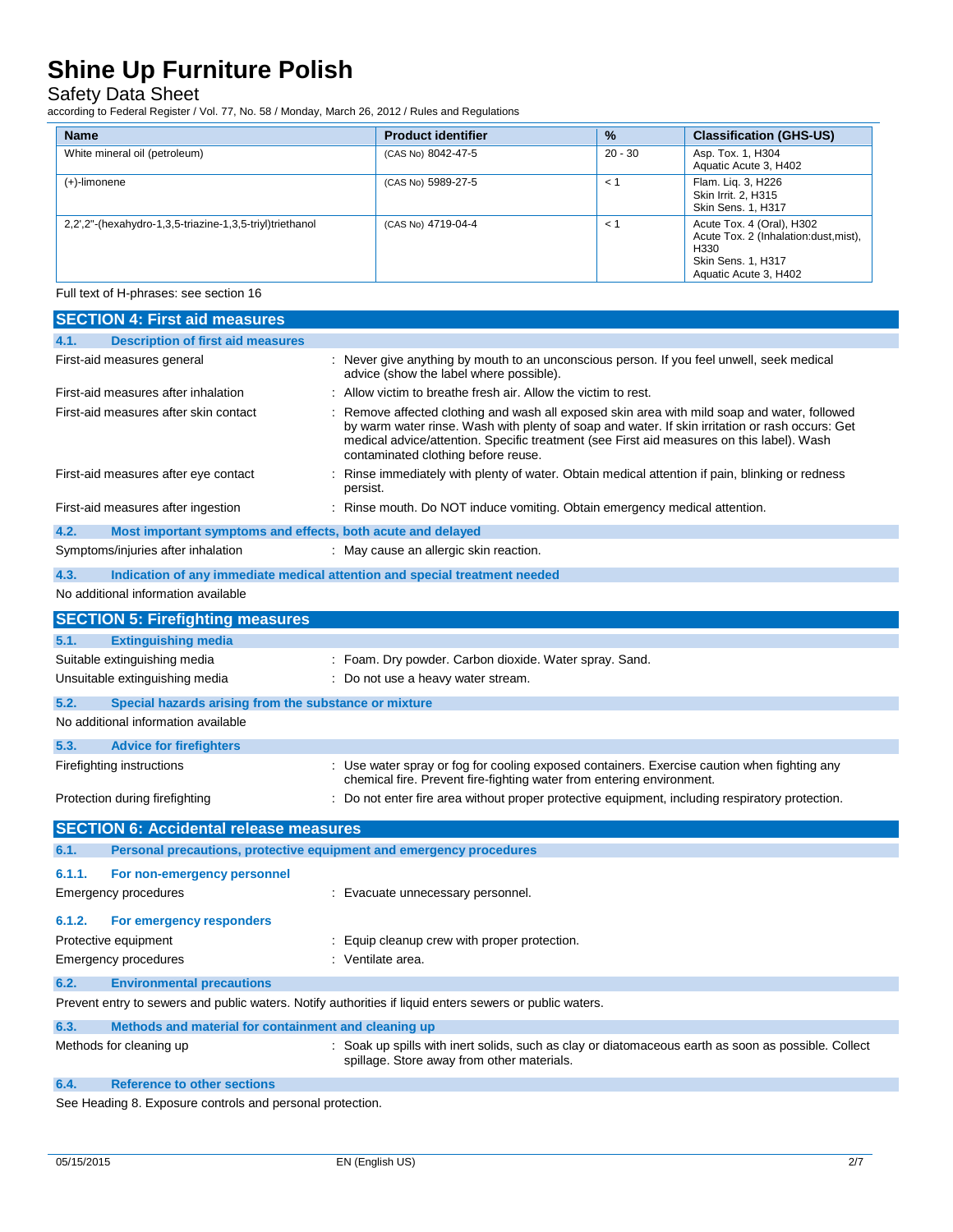Safety Data Sheet

according to Federal Register / Vol. 77, No. 58 / Monday, March 26, 2012 / Rules and Regulations

| <b>SECTION 7: Handling and storage</b>                               |                                                                                                                                                                                                                                        |  |  |
|----------------------------------------------------------------------|----------------------------------------------------------------------------------------------------------------------------------------------------------------------------------------------------------------------------------------|--|--|
| <b>Precautions for safe handling</b><br>7.1.                         |                                                                                                                                                                                                                                        |  |  |
| Precautions for safe handling                                        | : Wash hands and other exposed areas with mild soap and water before eating, drinking or<br>smoking and when leaving work. Provide good ventilation in process area to prevent formation<br>of vapor. Avoid breathing dust/mist/spray. |  |  |
| Hygiene measures                                                     | : Contaminated work clothing should not be allowed out of the workplace. Wash contaminated<br>clothing before reuse.                                                                                                                   |  |  |
| 7.2.<br>Conditions for safe storage, including any incompatibilities |                                                                                                                                                                                                                                        |  |  |
| Storage conditions                                                   | : Keep only in the original container in a cool, well ventilated place away from heat, hot surfaces,<br>sparks, open flame and other ignition sources. No smoking. Keep container closed when not in<br>use.                           |  |  |
| Incompatible products                                                | : Strong bases. Strong acids.                                                                                                                                                                                                          |  |  |
| Incompatible materials                                               | : Sources of ignition. Direct sunlight.                                                                                                                                                                                                |  |  |
| <b>Specific end use(s)</b><br>7.3.                                   |                                                                                                                                                                                                                                        |  |  |
| No additional information available                                  |                                                                                                                                                                                                                                        |  |  |
| <b>SECTION 8: Exposure controls/personal protection</b>              |                                                                                                                                                                                                                                        |  |  |
| 8.1.<br><b>Control parameters</b>                                    |                                                                                                                                                                                                                                        |  |  |

| <b>Shine Up Furniture Polish</b>                                     |  |  |
|----------------------------------------------------------------------|--|--|
| Not applicable                                                       |  |  |
| Not applicable                                                       |  |  |
| White mineral oil (petroleum) (8042-47-5)                            |  |  |
| ACGIH TWA (mg/m <sup>3</sup> )<br>$5 \text{ mg/m}^3$                 |  |  |
| Not applicable                                                       |  |  |
| (+)-limonene (5989-27-5)                                             |  |  |
| Not applicable                                                       |  |  |
| Not applicable                                                       |  |  |
| 2,2',2"-(hexahydro-1,3,5-triazine-1,3,5-triyl)triethanol (4719-04-4) |  |  |
| Not applicable                                                       |  |  |
| Not applicable                                                       |  |  |
|                                                                      |  |  |

| 8.2.<br><b>Exposure controls</b> |                                                                            |
|----------------------------------|----------------------------------------------------------------------------|
| Personal protective equipment    | : Avoid all unnecessary exposure.                                          |
|                                  |                                                                            |
| Hand protection                  | : Wear protective gloves/eye protection/face protection protective gloves. |
| Eye protection                   | : Chemical goggles or safety glasses.                                      |
| Respiratory protection           | : Wear appropriate mask.                                                   |
| Other information                | Do not eat, drink or smoke during use.                                     |

# **SECTION 9: Physical and chemical properties**

| 9.1.<br>Information on basic physical and chemical properties |                     |  |
|---------------------------------------------------------------|---------------------|--|
| Physical state                                                | : Liquid            |  |
| Color                                                         | $:$ white           |  |
| Odor                                                          | : lemon odor        |  |
| Odor threshold                                                | : No data available |  |
| рH                                                            | $:7-8$              |  |
| Melting point                                                 | : No data available |  |
| Freezing point                                                | : No data available |  |
| Boiling point                                                 | $: 212 - 220$ °F    |  |
| Flash point                                                   | $:$ $\geq$ 200 °F   |  |
| Relative evaporation rate (butyl acetate=1)                   | : No data available |  |
| Flammability (solid, gas)                                     | : No data available |  |
|                                                               |                     |  |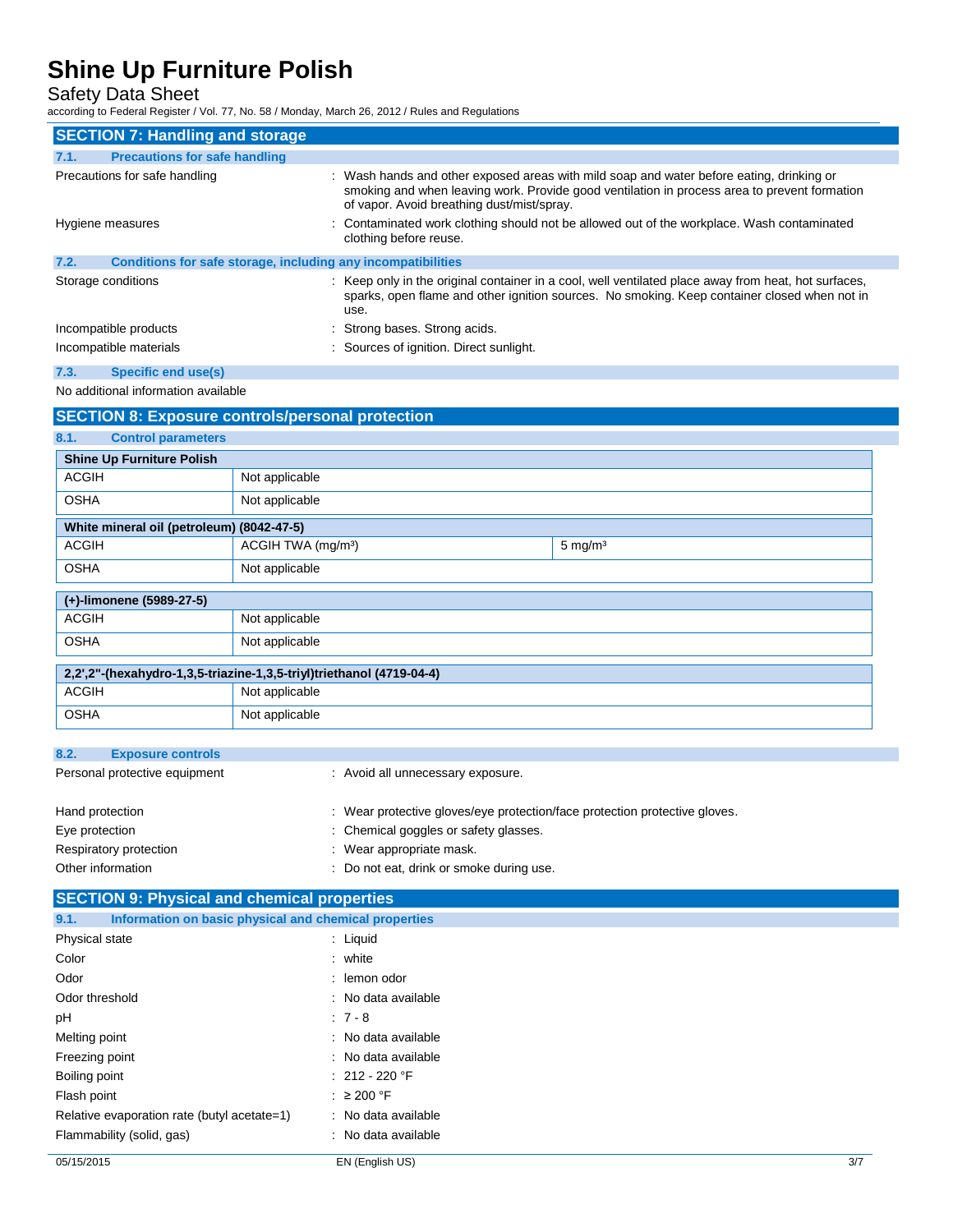### Safety Data Sheet

according to Federal Register / Vol. 77, No. 58 / Monday, March 26, 2012 / Rules and Regulations

| <b>Explosion limits</b>         | : No data available                                                                 |
|---------------------------------|-------------------------------------------------------------------------------------|
| Explosive properties            | : No data available                                                                 |
| Oxidizing properties            | : No data available                                                                 |
| Vapor pressure                  | : No data available                                                                 |
| Relative density                | : 0.97                                                                              |
| Relative vapor density at 20 °C | : Same as water                                                                     |
| Solubility                      | Miscible with water.<br>Water: Solubility in water of component(s) of the mixture : |
| Log Pow                         | : No data available                                                                 |
| Log Kow                         | : No data available                                                                 |
| Auto-ignition temperature       | : No data available                                                                 |
| Decomposition temperature       | : No data available                                                                 |
| Viscosity                       | : No data available                                                                 |
| Viscosity, kinematic            | $: 212.5 \text{ cSt}$                                                               |
| Viscosity, dynamic              | : No data available                                                                 |
|                                 |                                                                                     |

### **9.2. Other information**

No additional information available

|                                                      | <b>SECTION 10: Stability and reactivity</b> |  |  |
|------------------------------------------------------|---------------------------------------------|--|--|
| 10.1.                                                | <b>Reactivity</b>                           |  |  |
| No additional information available                  |                                             |  |  |
| 10.2.                                                | <b>Chemical stability</b>                   |  |  |
| Stable under normal conditions. Not established.     |                                             |  |  |
| 10.3.                                                | <b>Possibility of hazardous reactions</b>   |  |  |
| Not established.                                     |                                             |  |  |
| 10.4.                                                | <b>Conditions to avoid</b>                  |  |  |
| Direct sunlight. Extremely high or low temperatures. |                                             |  |  |
| 10.5.                                                | <b>Incompatible materials</b>               |  |  |
| Strong acids. Strong bases.                          |                                             |  |  |
| 10.6.                                                | <b>Hazardous decomposition products</b>     |  |  |
| Fume, Carbon monoxide, Carbon dioxide.               |                                             |  |  |

# **SECTION 11: Toxicological information**

**11.1. Information on toxicological effects**

Acute toxicity **in the case of the contract of the case of the contract of the contract of the contract of the contract of the contract of the contract of the contract of the contract of the contract of the contract of the** 

r.

| White mineral oil (petroleum) (8042-47-5)                            |                                                                                                                                                        |  |
|----------------------------------------------------------------------|--------------------------------------------------------------------------------------------------------------------------------------------------------|--|
| LD50 oral rat                                                        | > 5000 mg/kg body weight (Rat; Equivalent or similar to OECD 401; Experimental value)                                                                  |  |
| LD50 dermal rabbit                                                   | > 2000 mg/kg body weight (Rabbit; Experimental value; Equivalent or similar to OECD 402)                                                               |  |
| LC50 inhalation rat (mg/l)                                           | > 5 mg/l/4h (Rat; Experimental value)                                                                                                                  |  |
| (+)-limonene (5989-27-5)                                             |                                                                                                                                                        |  |
| LD50 oral rat                                                        | 4400 mg/kg body weight (Rat; OECD 423: Acute Oral Toxicity - Acute Toxic Class Method;<br>Literature study; > 2000 mg/kg bodyweight; Rat; Read-across) |  |
| LD50 dermal rabbit                                                   | > 5000 mg/kg body weight (Rabbit; Weight of evidence; Equivalent or similar to OECD 402)                                                               |  |
| ATE US (oral)                                                        | 4400.000 mg/kg body weight                                                                                                                             |  |
| 2,2".2"-(hexahydro-1,3,5-triazine-1,3,5-triyl)triethanol (4719-04-4) |                                                                                                                                                        |  |
| LD50 oral rat                                                        | 763 mg/kg (Rat; OECD 401: Acute Oral Toxicity; Experimental value)                                                                                     |  |
| LD50 dermal rat                                                      | > 2000 mg/kg body weight (Rat; Experimental value; OECD 402: Acute Dermal Toxicity)                                                                    |  |
| LC50 inhalation rat (mg/l)                                           | 0.371 mg/l/4h (Rat; Experimental value)                                                                                                                |  |
| ATE US (oral)                                                        | 763.000 mg/kg body weight                                                                                                                              |  |
| ATE US (vapors)                                                      | $0.371$ mg/l/4h                                                                                                                                        |  |
| ATE US (dust, mist)                                                  | $0.371$ mg/l/4h                                                                                                                                        |  |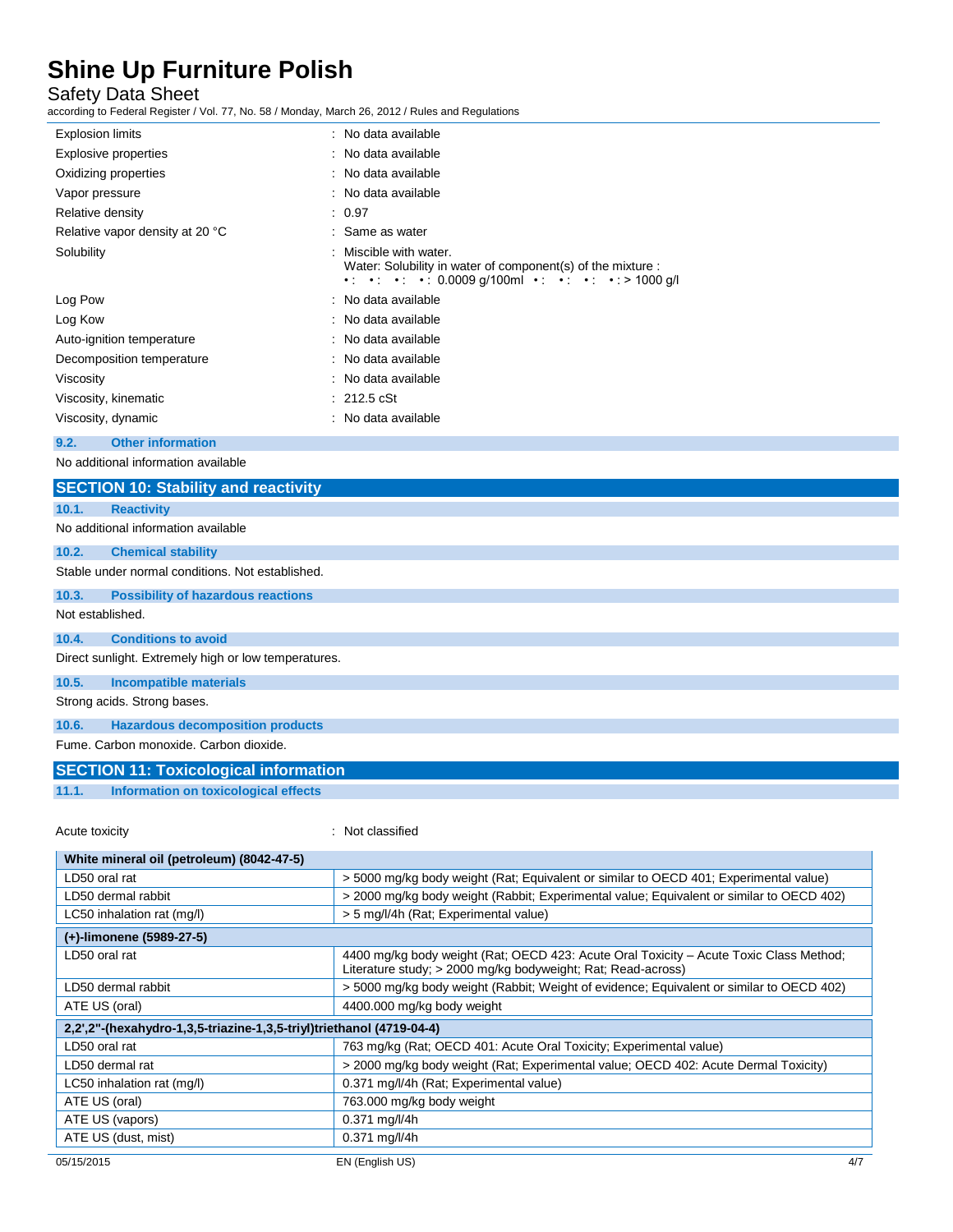### Safety Data Sheet

| according to Federal Register / Vol. 77, No. 58 / Monday, March 26, 2012 / Rules and Regulations |                                                                     |  |
|--------------------------------------------------------------------------------------------------|---------------------------------------------------------------------|--|
| Skin corrosion/irritation                                                                        | : Not classified                                                    |  |
|                                                                                                  | pH: 7 - 8                                                           |  |
| Serious eye damage/irritation                                                                    | : Not classified                                                    |  |
|                                                                                                  | pH: 7 - 8                                                           |  |
| Respiratory or skin sensitization                                                                | : May cause an allergic skin reaction.                              |  |
| Germ cell mutagenicity                                                                           | : Not classified                                                    |  |
| Carcinogenicity                                                                                  | : Not classified                                                    |  |
| White mineral oil (petroleum) (8042-47-5)                                                        |                                                                     |  |
| IARC group                                                                                       | 3 - Not classifiable                                                |  |
| (+)-limonene (5989-27-5)                                                                         |                                                                     |  |
| IARC group                                                                                       | 3 - Not classifiable                                                |  |
| Reproductive toxicity                                                                            | : Not classified                                                    |  |
| Specific target organ toxicity (single exposure)                                                 | : Not classified                                                    |  |
|                                                                                                  |                                                                     |  |
| Specific target organ toxicity (repeated                                                         | : Not classified                                                    |  |
| exposure)                                                                                        |                                                                     |  |
| Aspiration hazard                                                                                | : Not classified                                                    |  |
|                                                                                                  |                                                                     |  |
| Potential Adverse human health effects and<br>symptoms                                           | : Based on available data, the classification criteria are not met. |  |

| Symptoms/injuries after inhalation | May cause an allergic skin reaction. |
|------------------------------------|--------------------------------------|
|                                    |                                      |

# **SECTION 12: Ecological information**

#### **12.1. Toxicity**

| White mineral oil (petroleum) (8042-47-5)                            |                                                                  |  |
|----------------------------------------------------------------------|------------------------------------------------------------------|--|
| LC50 fish 1                                                          | 100 mg/l (96 h; Oncorhynchus mykiss; Nominal concentration)      |  |
| Threshold limit algae 1                                              | >= 100 mg/l (72 h; Pseudokirchneriella subcapitata; Growth rate) |  |
| (+)-limonene (5989-27-5)                                             |                                                                  |  |
| LC50 fish 1                                                          | 720 µg/l (96 h; Pimephales promelas; Lethal)                     |  |
| EC50 Daphnia 1                                                       | 0.36 mg/l (48 h; Daphnia magna; GLP)                             |  |
| LC50 fish 2                                                          | 702 µg/l (96 h; Pimephales promelas)                             |  |
| Threshold limit algae 1                                              | 150 mg/l (72 h; Desmodesmus subspicatus; GLP)                    |  |
| Threshold limit algae 2                                              | 2.62 mg/l (72 h; Desmodesmus subspicatus)                        |  |
| 2,2",2"-(hexahydro-1,3,5-triazine-1,3,5-triyl)triethanol (4719-04-4) |                                                                  |  |
| LC50 fish 1                                                          | 16.07 mg/l (96 h; Brachydanio rerio; GLP)                        |  |
| EC50 Daphnia 1                                                       | 11.9 mg/l (48 h; Daphnia magna; GLP)                             |  |
| Threshold limit algae 1                                              | 6.66 mg/l (72 h; Desmodesmus subspicatus; GLP)                   |  |
| Threshold limit algae 2                                              | 1.56 mg/l (72 h; Desmodesmus subspicatus; GLP)                   |  |

### **12.2. Persistence and degradability**

| <b>Shine Up Furniture Polish</b>                                     |                                                                                           |  |
|----------------------------------------------------------------------|-------------------------------------------------------------------------------------------|--|
| Persistence and degradability                                        | Not established.                                                                          |  |
| White mineral oil (petroleum) (8042-47-5)                            |                                                                                           |  |
| Persistence and degradability                                        | Not readily biodegradable in water. No (test)data on mobility of the substance available. |  |
| (+)-limonene (5989-27-5)                                             |                                                                                           |  |
| Persistence and degradability                                        | Readily biodegradable in water. Forming sediments in water. Adsorbs into the soil.        |  |
| ThOD                                                                 | 3.29 g $O_2$ /g substance                                                                 |  |
| 2,2",2"-(hexahydro-1,3,5-triazine-1,3,5-triyl)triethanol (4719-04-4) |                                                                                           |  |
| Readily biodegradable in water.<br>Persistence and degradability     |                                                                                           |  |
| 12.3.<br><b>Bioaccumulative potential</b>                            |                                                                                           |  |
| <b>Shine Up Furniture Polish</b>                                     |                                                                                           |  |
| Bioaccumulative potential<br>Not established.                        |                                                                                           |  |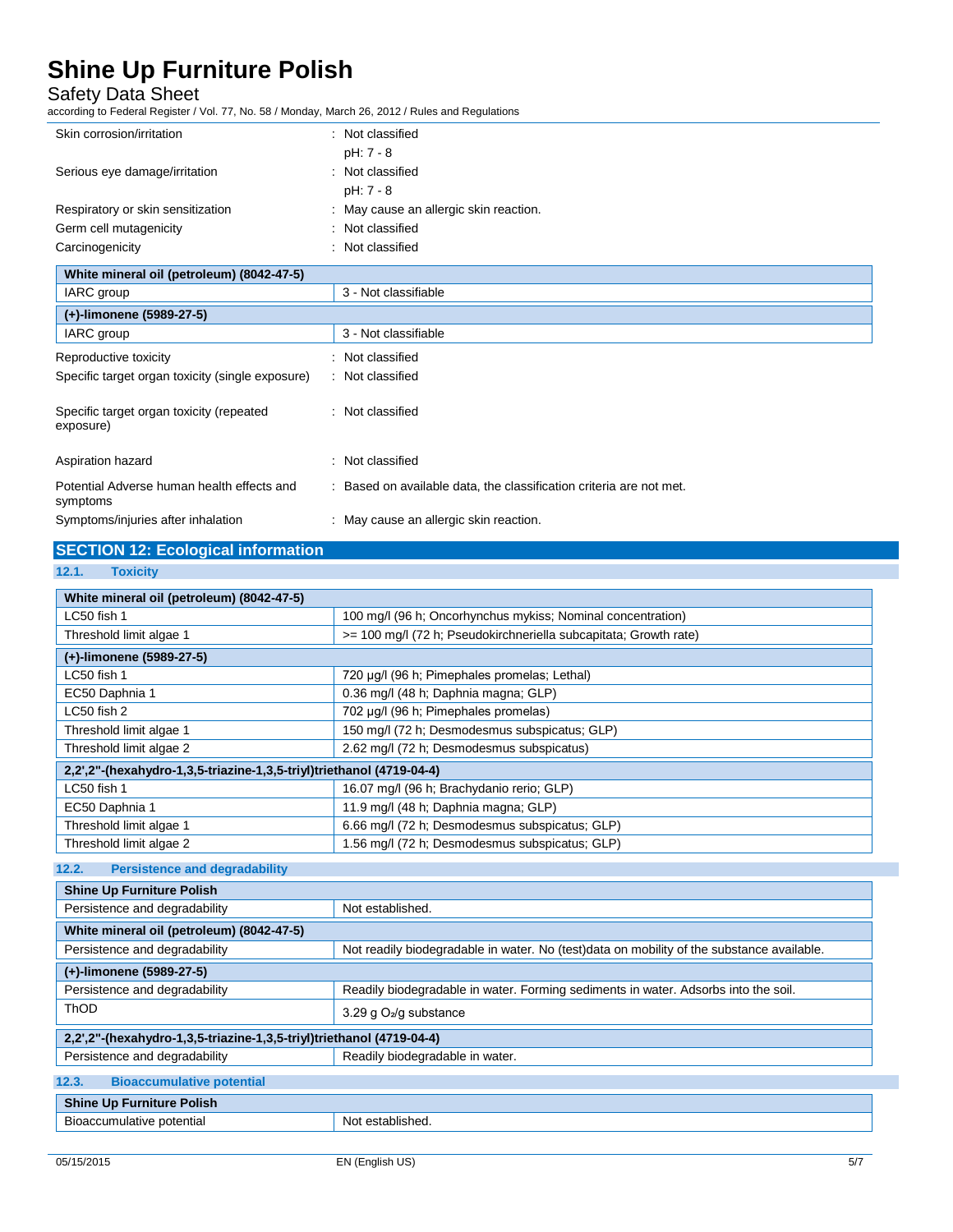### Safety Data Sheet

according to Federal Register / Vol. 77, No. 58 / Monday, March 26, 2012 / Rules and Regulations

| White mineral oil (petroleum) (8042-47-5)                                 |                                                                                                                                                                                |  |
|---------------------------------------------------------------------------|--------------------------------------------------------------------------------------------------------------------------------------------------------------------------------|--|
| Bioaccumulative potential                                                 | No bioaccumulation data available.                                                                                                                                             |  |
| (+)-limonene (5989-27-5)                                                  |                                                                                                                                                                                |  |
| BCF fish 1                                                                | 864.8 - 1022 (Pisces; Fresh weight)                                                                                                                                            |  |
| Log Pow                                                                   | 4.38 (Experimental value; OECD 117: Partition Coefficient (n-octanol/water), HPLC method;<br>37 °C)                                                                            |  |
| Bioaccumulative potential                                                 | Potential for bioaccumulation (4 $\geq$ Log Kow $\leq$ 5).                                                                                                                     |  |
| 2,2',2"-(hexahydro-1,3,5-triazine-1,3,5-triyl)triethanol (4719-04-4)      |                                                                                                                                                                                |  |
| Log Pow                                                                   | -4.67 (Calculated)                                                                                                                                                             |  |
| Bioaccumulative potential                                                 | Low potential for bioaccumulation (Log Kow $<$ 4).                                                                                                                             |  |
| 12.4.<br><b>Mobility in soil</b>                                          |                                                                                                                                                                                |  |
| No additional information available                                       |                                                                                                                                                                                |  |
|                                                                           |                                                                                                                                                                                |  |
| 12.5.<br><b>Other adverse effects</b>                                     |                                                                                                                                                                                |  |
| Effect on the global warming                                              | : No known ecological damage caused by this product.                                                                                                                           |  |
| Other information                                                         | : Avoid release to the environment.                                                                                                                                            |  |
| <b>SECTION 13: Disposal considerations</b>                                |                                                                                                                                                                                |  |
| 13.1.<br><b>Waste treatment methods</b>                                   |                                                                                                                                                                                |  |
| Waste disposal recommendations                                            | Dispose in a safe manner in accordance with local/national regulations. Dispose of<br>contents/container in accordance with local/regional/national/international regulations. |  |
| Ecology - waste materials                                                 | : Avoid release to the environment.                                                                                                                                            |  |
| <b>SECTION 14: Transport information</b>                                  |                                                                                                                                                                                |  |
| <b>Department of Transportation (DOT)</b>                                 |                                                                                                                                                                                |  |
| In accordance with DOT                                                    |                                                                                                                                                                                |  |
| Not regulated for transport                                               |                                                                                                                                                                                |  |
| <b>Additional information</b>                                             |                                                                                                                                                                                |  |
| Other information                                                         | : No supplementary information available.                                                                                                                                      |  |
|                                                                           |                                                                                                                                                                                |  |
| <b>ADR</b>                                                                |                                                                                                                                                                                |  |
| No additional information available                                       |                                                                                                                                                                                |  |
| <b>Transport by sea</b>                                                   |                                                                                                                                                                                |  |
| No additional information available                                       |                                                                                                                                                                                |  |
| Air transport                                                             |                                                                                                                                                                                |  |
| No additional information available                                       |                                                                                                                                                                                |  |
|                                                                           |                                                                                                                                                                                |  |
| <b>SECTION 15: Regulatory information</b>                                 |                                                                                                                                                                                |  |
| 15.1. US Federal regulations                                              |                                                                                                                                                                                |  |
| White mineral oil (petroleum) (8042-47-5)                                 |                                                                                                                                                                                |  |
| Listed on the United States TSCA (Toxic Substances Control Act) inventory |                                                                                                                                                                                |  |
| (+)-limonene (5989-27-5)                                                  |                                                                                                                                                                                |  |
| Listed on the United States TSCA (Toxic Substances Control Act) inventory |                                                                                                                                                                                |  |
| 2,2',2"-(hexahydro-1,3,5-triazine-1,3,5-triyl)triethanol (4719-04-4)      |                                                                                                                                                                                |  |
| Listed on the United States TSCA (Toxic Substances Control Act) inventory |                                                                                                                                                                                |  |
| 15.2. International regulations                                           |                                                                                                                                                                                |  |
| <b>CANADA</b>                                                             |                                                                                                                                                                                |  |

No additional information available

**EU-Regulations** No additional information available